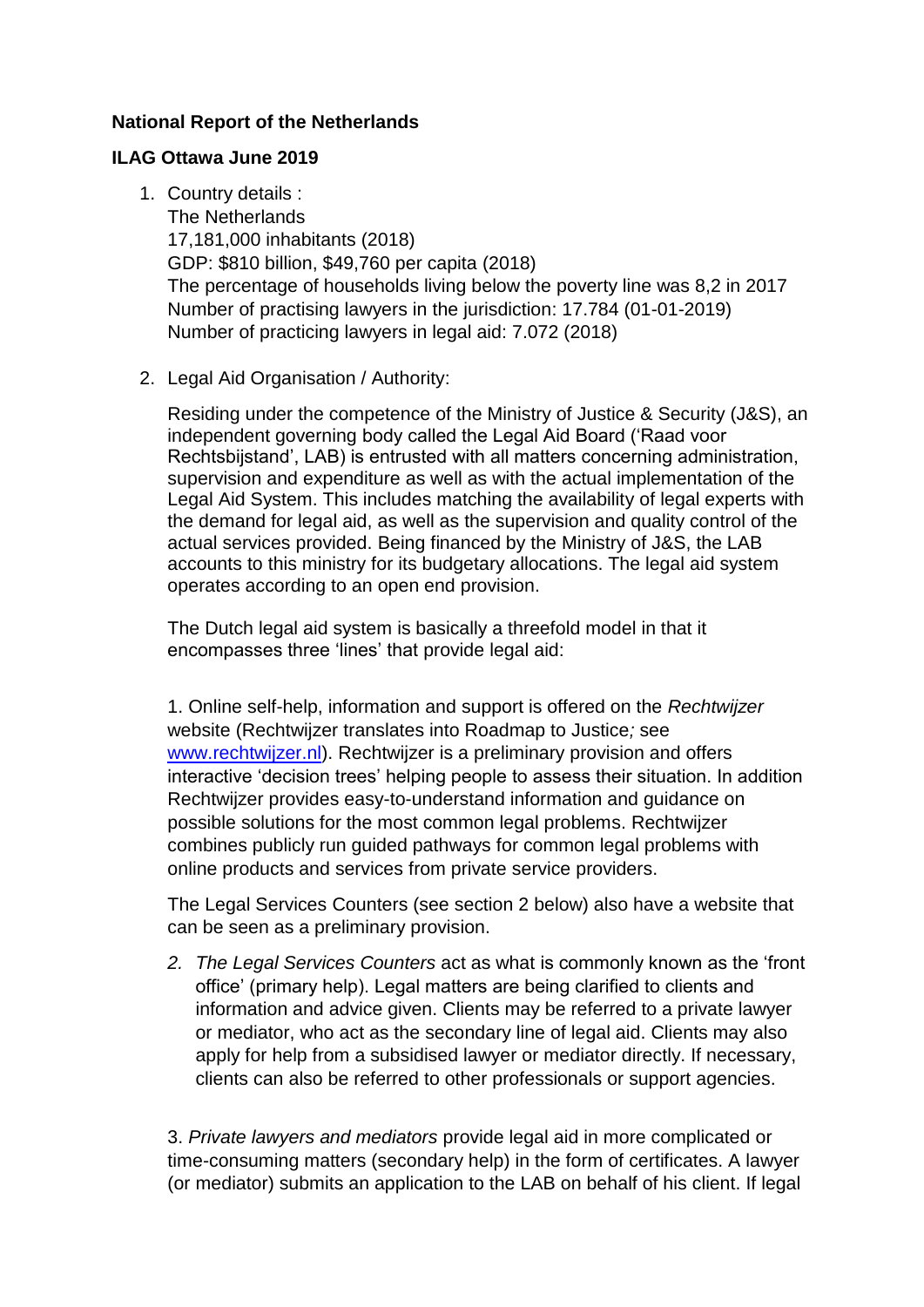aid is granted, a certificate is issued which allows the lawyer in question to deal with the case. Lawyers and mediators are paid by the LAB to provide their services to clients of limited means. Generally they are paid a fixed fee according to the type of case, although exceptions can be made for more time consuming cases.

The legal aid system, therefore, is a mixed model, consisting of a public preliminary provision, public first-line and private second-line help.

### *Ad 1:in more detail: Rechtwijzer*

Rechtwijzer is a preliminary provision that helps people find solutions for their legal problems in an interactive manner. In this way, citizens are empowered to navigate easy-to-use processes to solve their problems. In their own time, at their own pace, against low or no cost, and with assistance when needed. www[.rechtwijzer.nl](http://www.rechtwijzer.nl/) combines publicly run guided pathways for common legal problems with online products and services from private service providers meeting Rechtwijzer's rigorous quality standards.

For instance, Justice42 offers the online divorce platform uitelkaar.nl, with public legal aid available for low-income clients. In 50% of the cases, one or both (ex)partners receive public legal aid, showing that a considerable part of the target group of legal aid is capable of using online services. Another private provider on Rechtwijzer is the Arbeidsmarkt Research Institute based at the University of Amsterdam. They offer [MagOntslag,](https://rechtwijzer.nl/ontslag) a tool for assessing the legal merits of a dismissal case.

Rechtwijzer is continuously being further developed and improved through feedback from users and service providers. New applications, such as a quick scan for multi-problems and a tool for assisting informed decision-making are being developed in close cooperation with respectively a renowned national social services organization Mind Korrelatie and a consumer rights organisation. And new grounds are being tested, such as the experimental space featuring Rechtwijzer and supplementary offline services in local libraries.

### *Ad 2: In more detail: LSC*

The LSC act as front offices that provide primary legal aid. They are fully financed by the Board on the basis of a closed budget.

The organisation 'LSC' is made up of 30 offices around the country. These 30 offices share a website and a call centre. They have been evenly set up geographically, so that every Dutch citizen is within easy reach of a Legal Services Counter, at a maximum of approximately one hour journey by public transport. The 30 offices have a uniform and recognisable appearance. The premises of the Counters have been designed to look as inviting to visitors as possible. Actually, they look more like a shop than an office. Inside is an open space with a waiting area and several desks. The call centre and rooms for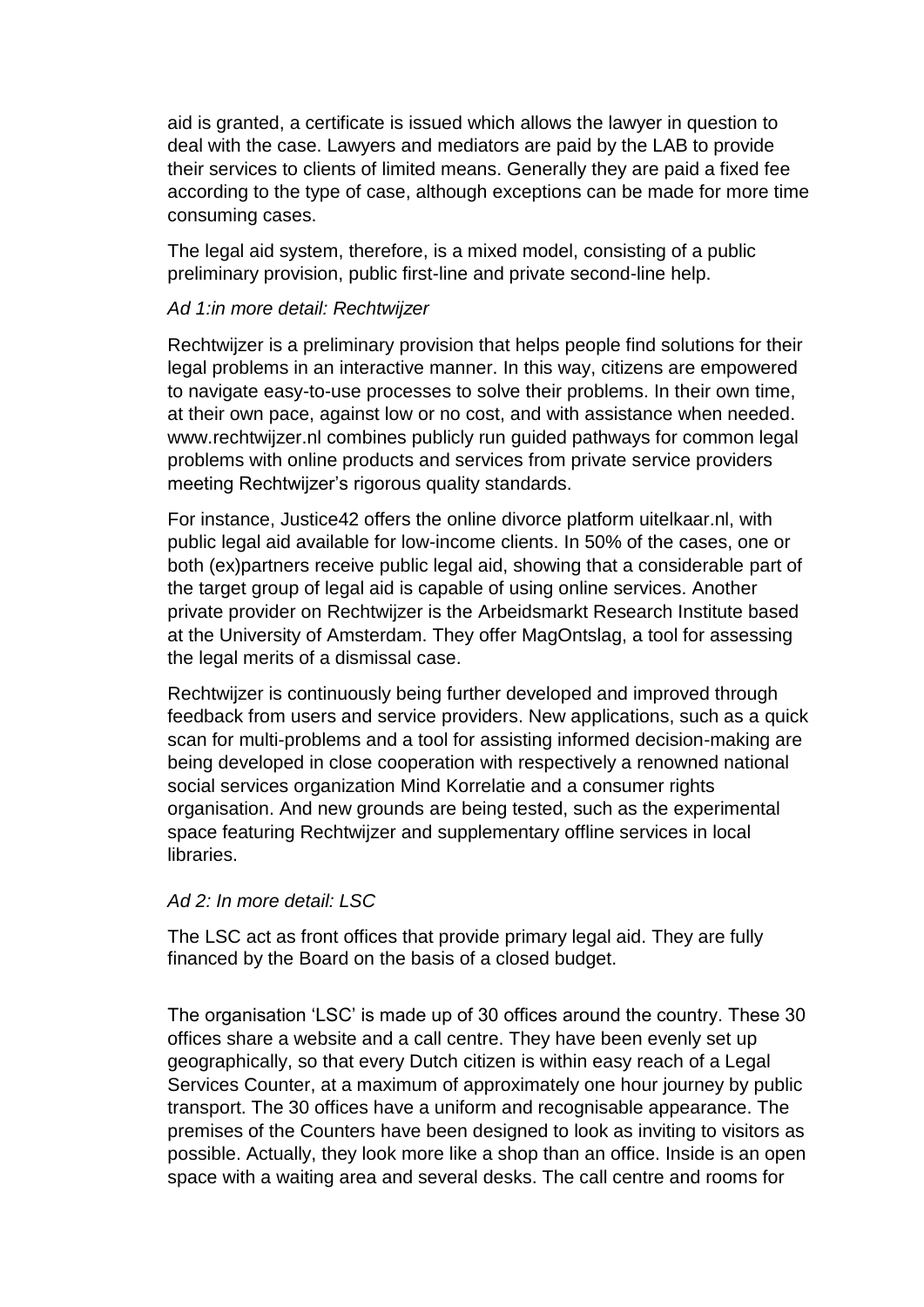private consultation are located at the back of the shop. There are also shelves with brochures containing information on legal matters.

In general, each LSC is staffed with legal advisers. Some Counters, particularly those in major cities, employ more staff. Since the services of the current Counters do not include extensive legal aid and representation in court, paralegals can also be employed. The Dutch bachelor education system developed a law course to train students for this kind of job some years ago.

The legal advisers at the Counters work in turns, both in the call centre (inquiries both by telephone and e-mail), at the counter, and in the consultation rooms. The call centres of all the Counters are interconnected in order to spread the workload evenly. Sophisticated computer software, specifically designed for the LSC, is at the staff's disposal and helps them to answer the client's questions. In addition to the 30 offices, a large call centre was opened some years ago, which employs approximately 40 people. In 2015 a (political) discussion has led to the decision that there will be more focus on the call centre activities and less on the face-to-face activities where people can visit without appointment. The consultation hours, for which people have to make an appointment, remain intact.

As outlined above, the LSC act as front offices that provide primary legal aid. They offer information concerning rules and regulations as well as legal procedures. They give advice and refer clients to private lawyers or mediators if their problems turn out to be more complicated or time-consuming. All services are free of charge. Although the LSC are basically open to any citizen, the aid is mainly intended for persons of limited means who qualify for legal aid. Clients can turn to the Counters with all kinds of judicial problems that concern civil, administrative, criminal as well as immigration law.

The initial contact at the Counters is meant to clarify the nature of the problems and helps staff members to find out:

- whether the problem is actually a legal problem and, if so,
- whether the problem is within the scope of the legal services provided by the

Counters (not all legal problems – e.g. those between businesses – are dealt

with by the Counters);

• what kind of help is most suitable for the client.

Staff of the LSC themselves are not allowed to act on behalf of the client.

The focus on primary legal aid is meant to serve two major goals. First, the help provided is readily available and free of charge. That is why the LSC are generally regarded as easily accessible and fairly informal. Secondly, they have an important screening function, in that they tackle disputes and legal problems at an early stage and thereby help to avoid escalation as well as minimise costs, both for the individual in question and for society at large. This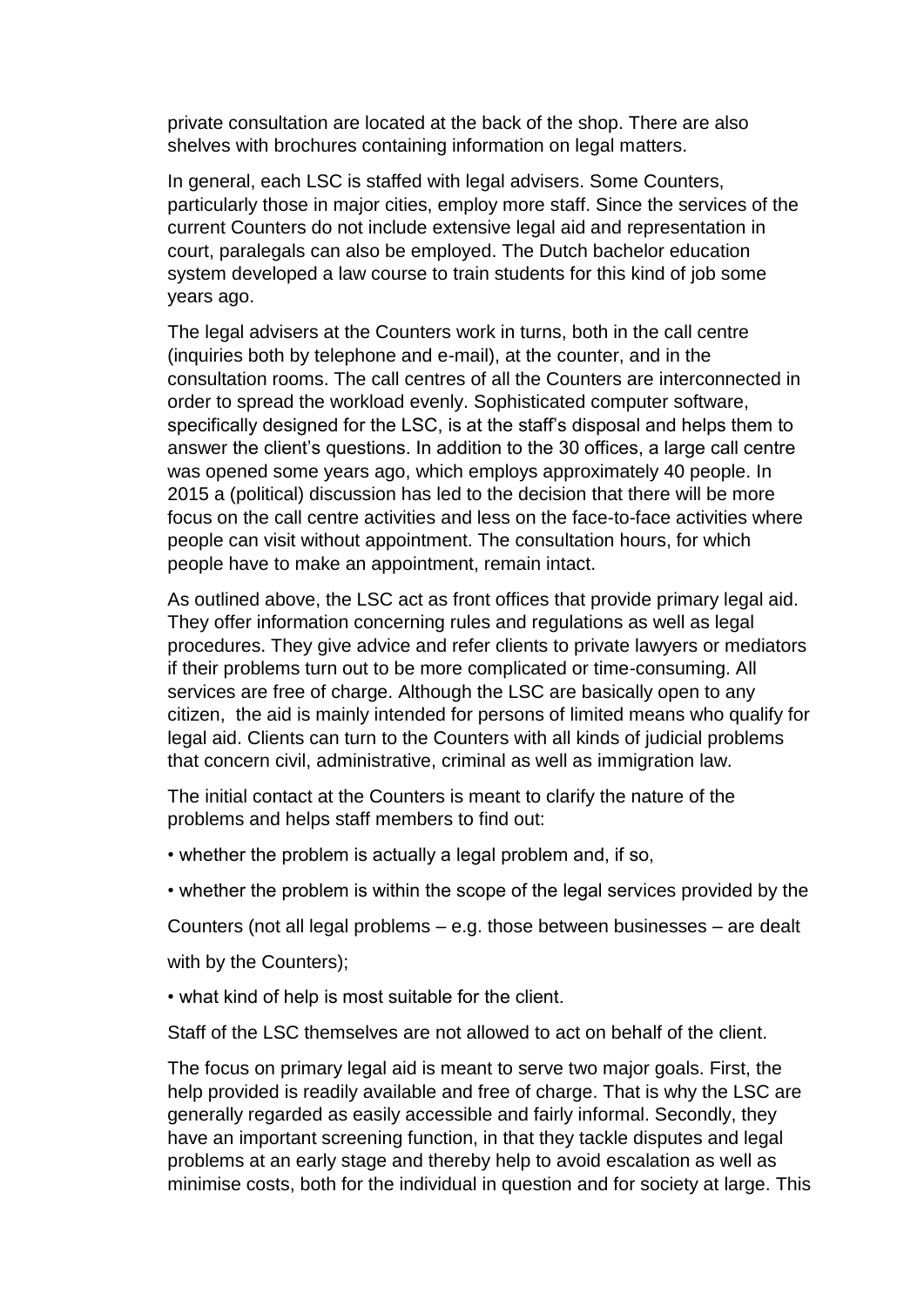latter aim has been reinforced since the diagnosis and triage measure took effect (1 July 2011), which encourages potential clients to contact the LSC before approaching a lawyer.

There are several channels available by which potential clients can apply to the LSC for help: the website, e-mail, telephone, counter or referral to a consultation hour (by appointment). If the case requires in-depth help by a professional the client can be referred to a private lawyer or a mediator, who has agreed to be available for these referrals. The choice of a specific professional is based on his availability, his specialism, the travel distance between his office and the client's home, and the number of referrals that he has recently obtained. Software that was specifically designed for this purpose helps the Counter's staff to evenly distribute referrals among the lawyers available for referral.

As soon as the referral is made, the lawyer receives an electronic message with information regarding the client and his problem, and with the preliminary advice (if any) that the client received from the LSC. The client has been informed by the Counter on the terms and procedures of the legal aid system.

### *Ad 3. In more detail: Private lawyers and mediators*

Legal aid in the Netherlands is usually provided by private lawyers/law firms that provide legal advice and represent clients in cases that deal with the major fields of legal aid: criminal, family, labour/employment, housing, social security, consumer, administrative, asylum and immigration. Private lawyers obtain legal aid cases in two ways: either one of the LSC refers a client to a lawyer, or a client contacts a registered lawyer on his own accord. In the latter case the lawyer will have to refer a client 'back' to the LSC to give them the opportunity to solve the problem and in order to qualify for a discount in the individual contribution, if a certificate for legal aid is needed.

To be entitled to accept legal aid cases, private lawyers need to be registered by the LAB and to comply with a set of quality standards. These standards are set by the Bar. For some fields of law – criminal, mental health, asylum and immigration law, youth, family law, victims of crime – additional terms apply. The lawyer must both have adequate expertise and sufficient experience in that particular field.

Payment of lawyers and mediators:

As soon as a case is closed, the lawyer bills the LAB for the services provided. A lawyer does not charge for hours but works for a fixed fee which differs according to different types of cases. These fees were based on extensive analyses of legal aid cases from the past and are supposed to correspond with the average time spent on a specific kind of case by a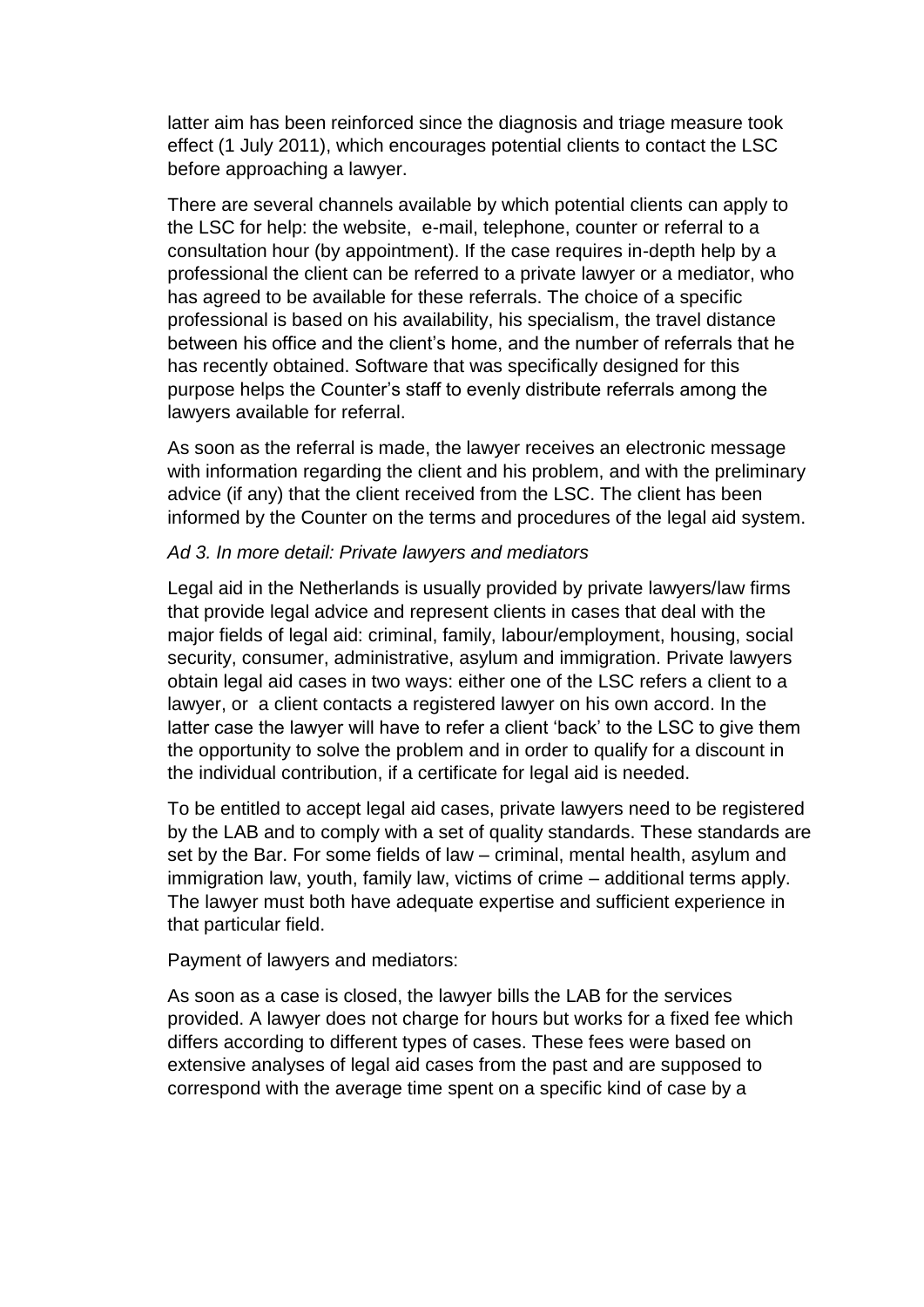lawyer.<sup>1</sup> A few examples are presented below. In cases that concern labour (dismissal), for example, lawyers will be paid 11 hours.

| Examples of types of cases and the corresponding fixed number of paid |
|-----------------------------------------------------------------------|
| working hours                                                         |

| Type of case           | Fixed number of paid<br>working hours |
|------------------------|---------------------------------------|
| Labour: dismissal      | 11                                    |
| <b>Divorce</b>         | 10                                    |
| Asylum                 | 4/12                                  |
| Felony                 | 6/8                                   |
| Minor criminal offence | 5                                     |

In 1994 the hourly legal aid rate was  $\epsilon$  26. In 2000 and 2002, fees have been raised substantially, because lawyers operating within the legal aid system were relatively underpaid. Since then, the Ministry determines the hourly rate every year following an annual price index. In 2019 the hourly rate is  $\epsilon$ 108,57. This means that for each labour - dismissal case a lawyer is paid 11 times  $\epsilon$  108,57 for legal aid. This hourly can be indexed.

Part of this fixed fee is paid by the client through the individual contribution; lawyers are responsible for collecting this contribution themselves. The remainder of the bill is paid by the LAB.

*3.* Budget and Spend:

**.** 

Being financed by the Ministry of Justice & Security, the LAB accounts to this ministry for its budgetary allocations. The legal aid system operates according to an open end provision. Since the beginning of the system in 1994, spending on legal aid more than doubled in 2012. However, the upward trend then came to an end and since 2014 it decreases (see Table below). $<sup>2</sup>$ </sup>

|                    | 1994 | 1998 | 2002 | 2006                                                                  | 2010 | 2014 | 2016 | 2018 |
|--------------------|------|------|------|-----------------------------------------------------------------------|------|------|------|------|
| <b>Total Dutch</b> |      |      |      | 15,300   15,650   16,105   16,334   16,575   16,829   16,979   17,181 |      |      |      |      |

*Dutch population and expenditure on legal aid* 

Recently, these analyses have been repeated by a commission (Commission Van der Meer). This commission has indicated that the average time spent on cases does not correspond anymore with the fees that are paid to lawyers, because cases became more complex over the years.

 $2$  Both in 2008 and in 2010, the Parliament of the Netherlands have decided to cut the costs of legal aid by € 50 million euros per year in order to prevent them from becoming even higher. In the last couple of years, new ideas for cutbacks have been made and are still being made. At the end of this brochure the plans for cost reduction will be discussed in greater detail.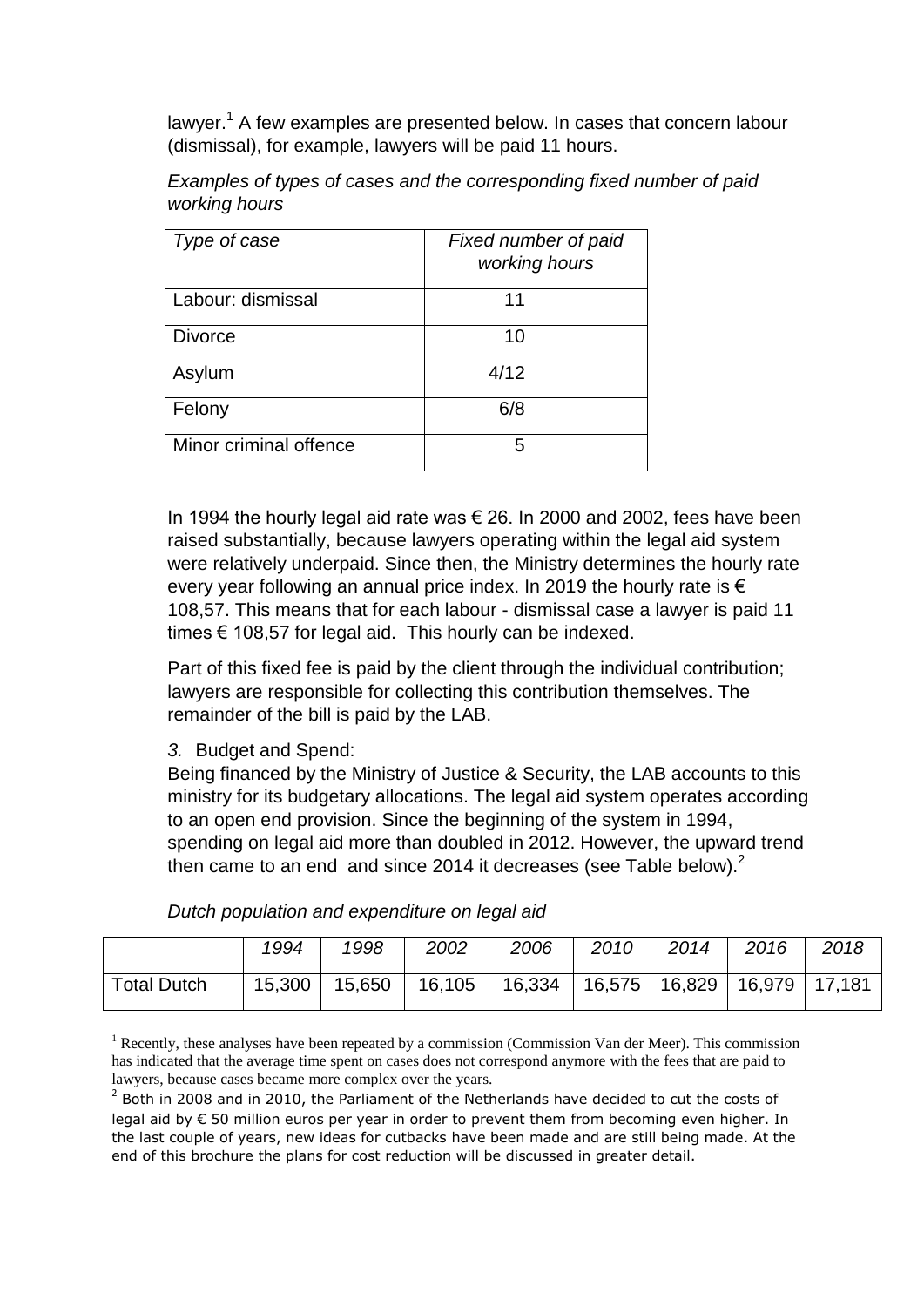| population*                                      |                 |             |             |         |        |             |             |        |
|--------------------------------------------------|-----------------|-------------|-------------|---------|--------|-------------|-------------|--------|
| Total<br>expenditure on<br>legal aid in<br>Euro* | 184,00<br>0     | 195,00<br>0 | 315,00<br>0 | 398,000 | 472,00 | 432,00<br>O | 423,00<br>0 | 395,00 |
| Expenditure<br>per capita in<br>Euro             | 12 <sup>2</sup> | 12          | 20          | 24      | 28     | 26          | 25          | 23     |

\*in thousands

If these expenditures are (roughly) broken down by different topics, you can see the following distribution for 2018:

- Civil: € 116,000,000
- Administrative (including immigration):  $\epsilon$  84,000,000
- Criminal (including duty sollicitors): € 142,000,000
- Primary help/Legal services counters: € 25,000,000
- Remaining expenditures: € 28,000,000

# *4.* Scope, Caseload and Eligibility:

*Scope first line users*: Since we have the BSN (tax and social security number) of many clients of the LSC, we are able to identify the background characteristics of the clients of the LSC.

Compared to the average Dutch citizen, the average client of the LSC is more likely to be female, more likely to be between 25 and 55 years old, more likely to be a member of a non-Western ethnic minority group and more likely to be citizens of larger municipalities/(highly) urbanised areas. They are less likely to be married/more likely to be divorced and more likely to belong to a single person household or single parent family household. They are relatively often recipients of social benefits and less often pension recipients.

*Scope second line/certificate users:* Thanks to online connections with the tax authorities in which case a BSN is necessary, it has become possible – more accurately so than in the past – to assess the scope of the Legal Aid System and gain a better insight into the socio-economic characteristics of those who apply for legal aid. Estimates are that approximately 38% of the population would, on the basis of their financial means, qualify for legal aid. Since we have the BSN of many legal aid recipients, we are also able to identify their background characteristics.

Holders of a legal aid certificate are predominantly male and between 20 and 55 years of age; certificate holders of over 65 are fairly infrequent. Employed and retired workers are found to be fairly underrepresented, whereas recipients of social benefits and other non-working persons are overrepresented. Certificate holders are also found to be more often divorced and less often married and certificate holders living in single-parent families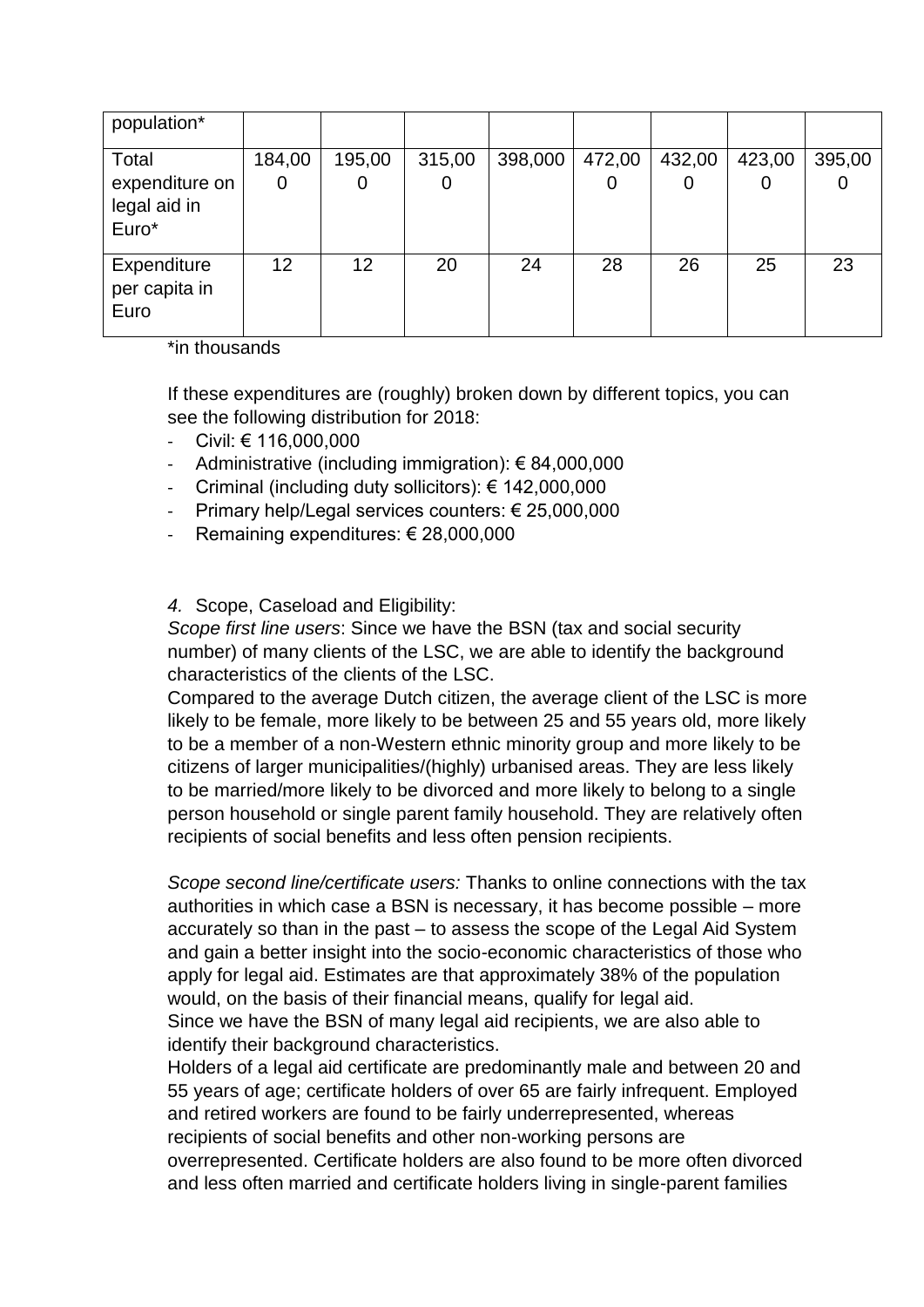are overrepresented. Furthermore, certificate holders are more likely to be members of non-western ethnic minority groups and live mainly in cities of over 250,000 residents and less often in cities under 50,000 residents.

#### *Restrictions on scope:*

As outlined above, the LSC act as front offices that provide primary legal aid. They offer information concerning rules and regulations as well as legal procedures. They give advice and refer clients to private lawyers or mediators if their problems turn out to be more complicated or time-consuming. All services are free of charge. Although the LSC are basically open to any citizen, the aid is mainly intended for persons of limited means who qualify for legal aid.

An application for a certificate is assessed by the LAB both in terms of the client's income and assets and the (financial) significance of the legal problem in question. The eligibility for legal aid is based on both the client's annual income and his assets. The LAB verifies the client's personal data with those in the municipal population register and checks the applicant's income and assets with the tax authorities. It is able to do so with the aid of a 'burgerservicenummer' (citizen service number) (BSN); this is a unique identification number, which every Dutch citizen receives when registering in the municipal population register. Thanks to online connections with the tax authorities, the Legal Aid Board is able to rapidly obtain information concerning the applicant's income and assets. Additionally, also non-Dutch litigants receive legal aid when they have a problem that concerns the Dutch legal system.

Assessment of the applicant's income and assets level (and hence his eligibility for legal aid) is based on his situation two years prior to the application date, the so-called reference year (t-2). The reason to use that year's data, is that those data have generally been found correct and therefore final. So, for a certificate to be granted in 2019, the applicant's income in 2017 is decisive. In order to qualify for legal aid in 2019, the applicant's income in 2017 should not be higher than  $\epsilon$  27,300 (single person) or € 38,600 (married persons / single person with children). The applicant's assets must not exceed  $\epsilon$  25,000.<sup>3</sup>

However, requests can be made to change the reference year, if the applicant's income and/or assets in the year of application has decreased substantially compared to that in the reference year. This holds if the applicant's reference-year income and/or assets would not make him eligible for legal aid, whereas his present income and/or assets will. If an applicant wishes to be eligible for a lower contribution, his income needs to have decreased by at least 15% compared to the reference year.<sup>4</sup>

 $\overline{\phantom{a}}$ 

<sup>3</sup> Under certain conditions, applicants of 65 or over are allowed higher maximum assets.

 $<sup>4</sup>$  In 2018, more than 10,000 requests to change the reference year were made. This amounts to 2.5% of the total of legal aid certificates granted. This is checked</sup> two years after the application.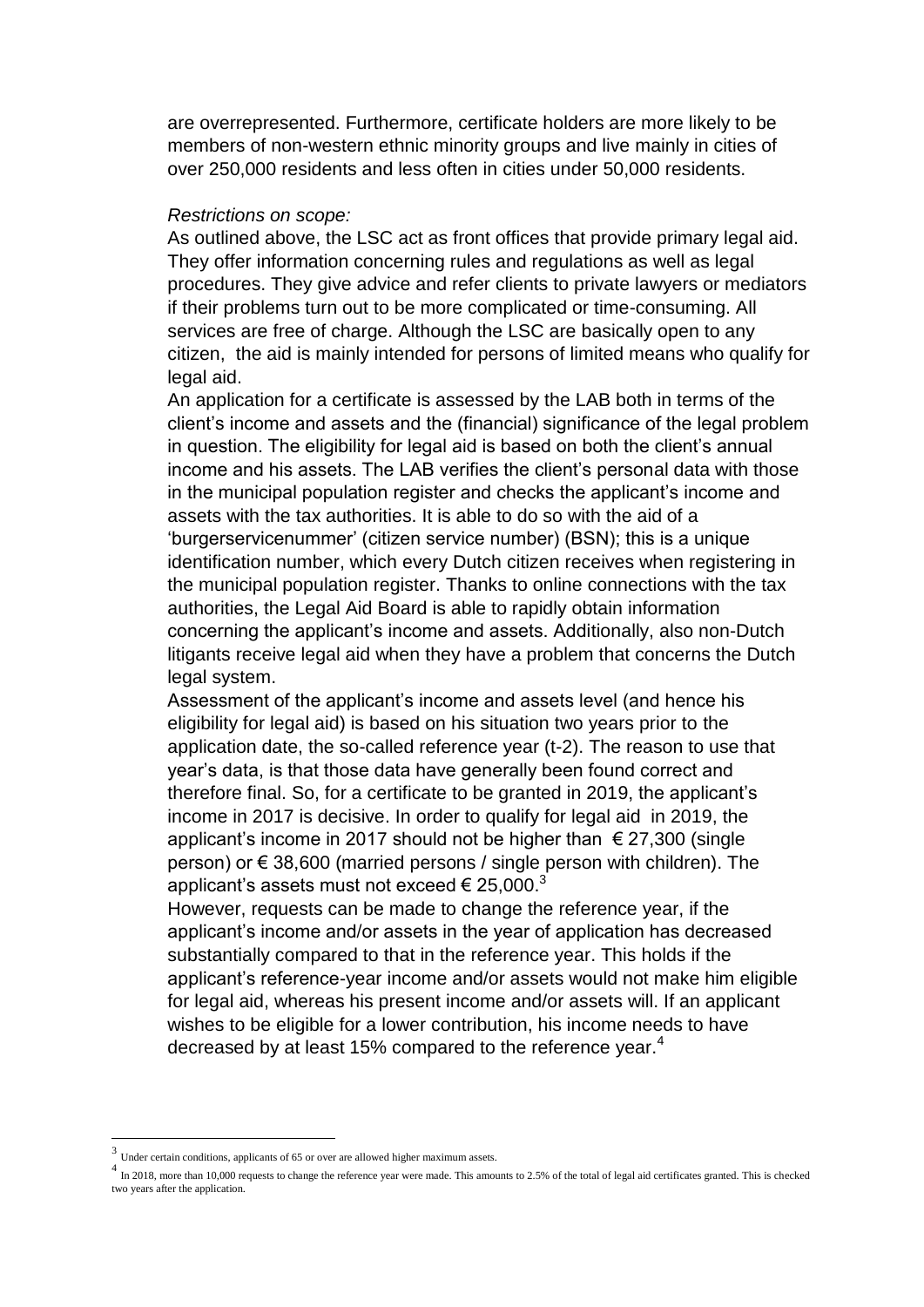When a client receives a certain sum of money because of the result of a procedure, his certificate will be withdrawn retroactively. He will be expected to pay his own lawyer.

# *Legal Services Counters: facts and figures*

The total number of 'client activities' performed by all 30 LSC in 2018 amounted to 740,000. This means that in 2018 the counter staff performed a specific activity for a client 740,000times. A client activity may take place by direct contact with the client through any of the contact channels – 'the contact time' – or through other activities such as research needed in order to give proper advice in a certain case and consultation with the other party. Below, figures can be found concerning the nature of these client activities at the LSC. Most client activities consist of contact by phone (57% of the client activities) (see table below).

|                          | Total number (2018) | Percentages (2018) |  |  |  |  |  |
|--------------------------|---------------------|--------------------|--|--|--|--|--|
| <b>Contact time</b>      |                     |                    |  |  |  |  |  |
| Telephone 0900           | 409,000             | 55                 |  |  |  |  |  |
| Counter                  | 92,000              | 12                 |  |  |  |  |  |
| <b>Consultation hour</b> | 41,500              | 6                  |  |  |  |  |  |
| Telephone, other         | 14,000              | 2                  |  |  |  |  |  |
| E-mail                   | 62,500              | 8                  |  |  |  |  |  |
| <b>Non-contact time</b>  |                     |                    |  |  |  |  |  |
| Researching              | 120,500             | 16                 |  |  |  |  |  |
| Total                    | 740,000             | 100                |  |  |  |  |  |

*Table Nature of client activities of Legal Services Counters* 

A client may have contacted the LSC on more than one occasion in 2018. That's why the number of clients is lower than the number of client activities shown above. Clients are estimated to contact LSC on approximately 2 to 3 occasions per person per year (about the same or different problems).

The LSC provide several kinds of services. The majority deals with providing information and answering questions (78%). Clients are also referred to the consultation hours (5%), to lawyers (14%), to mediators (<1%) or to other chain partners (2%).

The figure below shows how client activities at the Legal Services Counter are spread over the various fields of law. The majority of inquiries concern family law issues (21%), employment (20%), and contract/consumer law issues (15%).

**Figure 3 Fields of law (2018)**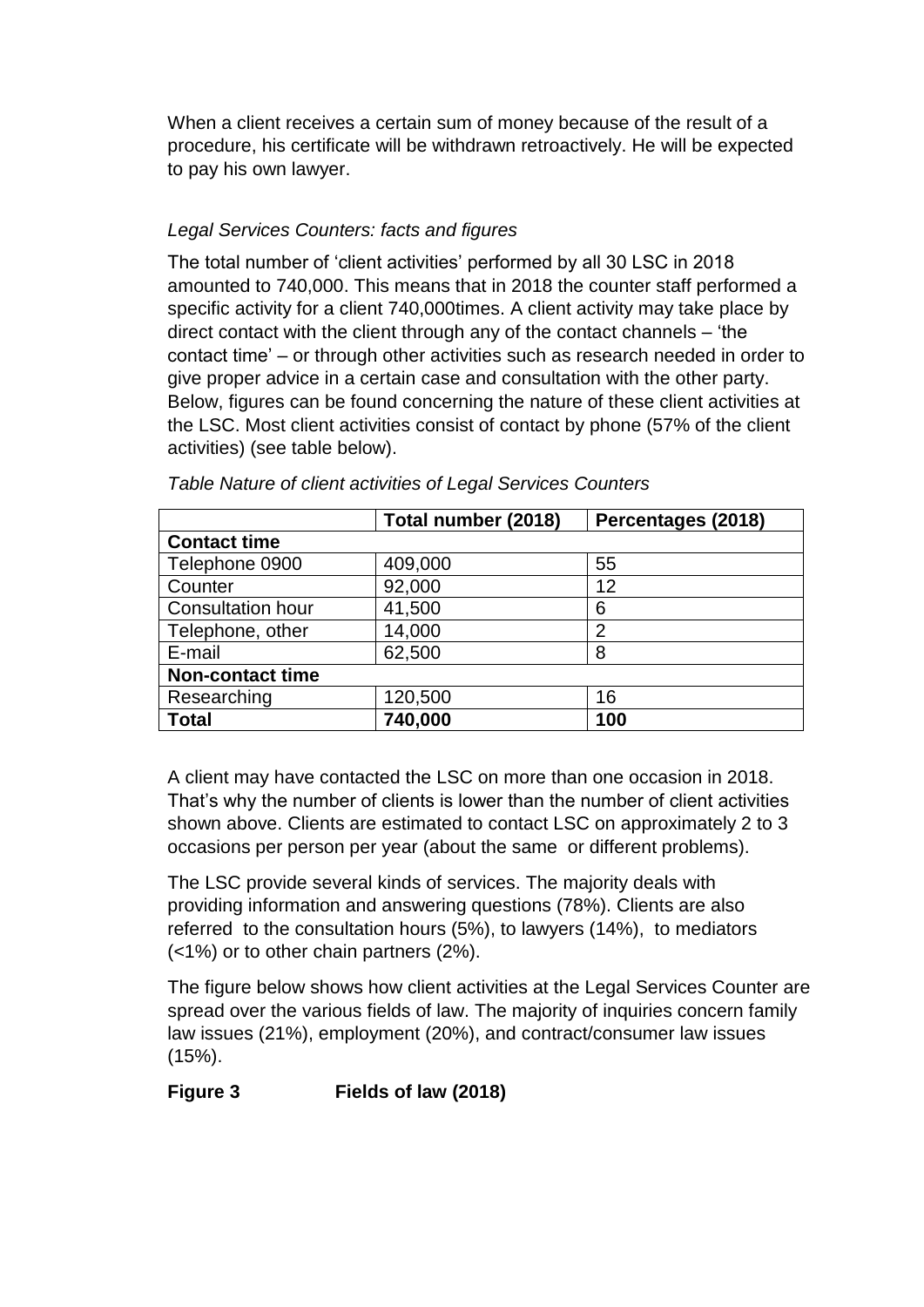

## *Certificates: facts and figures*

In 2018 407,000 legal aid certificates were issued. Since 2000 the number of certificates has risen by 39%. An upward trend was visible until 2012. Since 2013 the number of certificates issued shows a decline. Whether this is due to the cutbacks in the system is not known with certainty, although it seems reasonable to belief this. Also, what needs to be mentioned is that part of the certificates is not influenced by cutbacks because they are dependent on societal influences, like asylum seekers.



The figure below shows the number of certificates issued since 2000.

In addition to regular legal aid certificates – 381,597 in 2018 – 8,351 'minor aid' certificates (i.e. for max. three-hour legal aid) have been issued as well as 17,215 mediation certificates.

For every certificate issued, the LAB registrates the (major) field of law the certificate is concerned with (see table below). This table shows that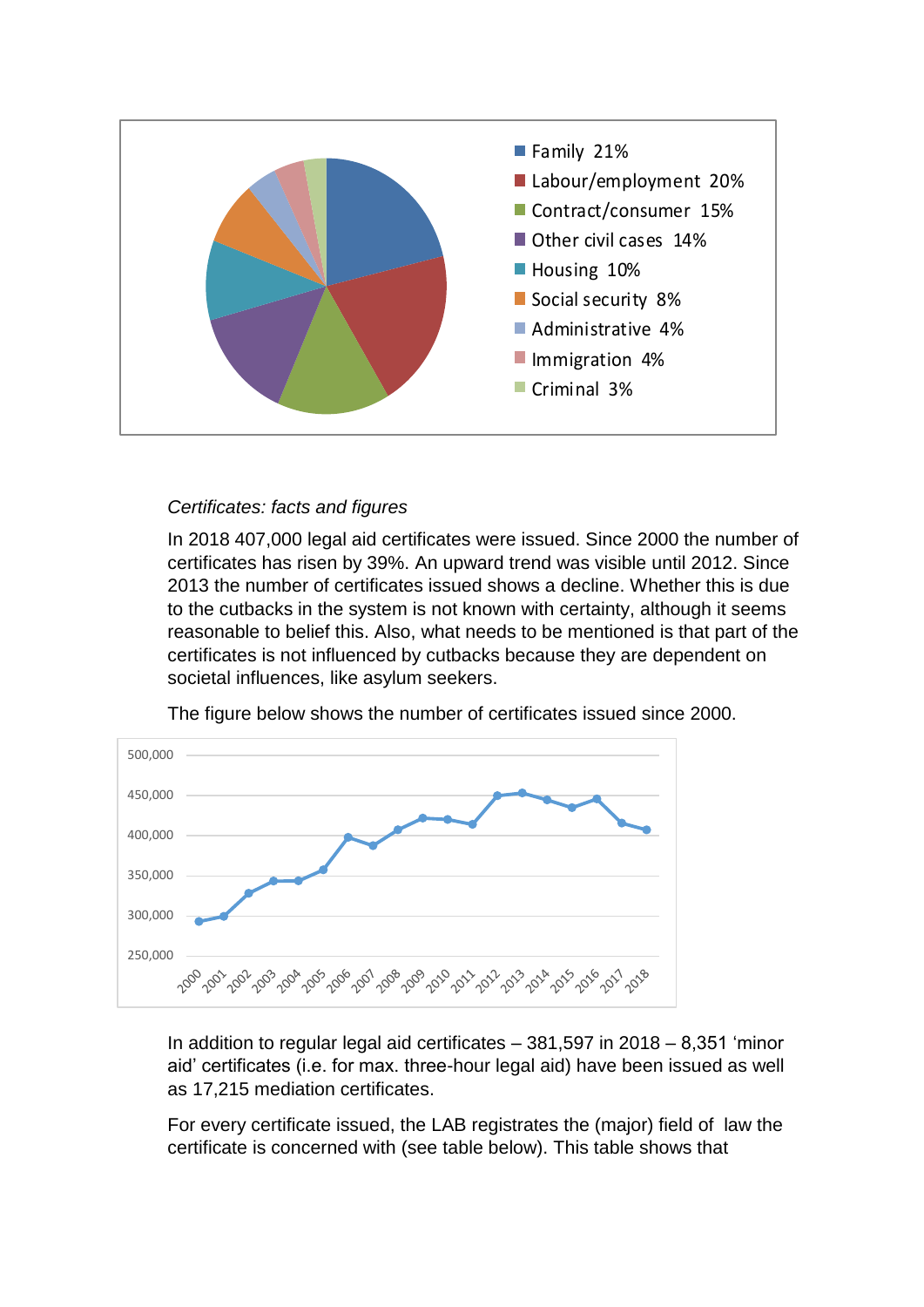approximately half of the certificates concern criminal (30%) and familyrelated cases (23%).

|                                                      | <b>Number</b> | Percentage     |
|------------------------------------------------------|---------------|----------------|
|                                                      | 2018          | 2018           |
| Criminal                                             | 114,000       | 30             |
| Family                                               | 87,500        | 23             |
| Asylum                                               | 33,000        | 9              |
| Psychiatric Hospitals (Compulsory<br>Admissions) Act | 29,000        | 8              |
| Contract/consumer                                    | 23,000        | 6              |
| Social benefits                                      | 19,500        | 5              |
| Immigration                                          | 19,500        | 5              |
| Housing                                              | 11,500        | 3              |
| Labour/employment                                    | 11,500        | 3              |
| Social (security) insurance                          | 10,000        | 3              |
| Administrative                                       | 9,500         | 3              |
| Pre-deportation detention                            | 8,000         | $\overline{2}$ |
| Other civil cases                                    | 5,000         | $\overline{1}$ |
| Debt restructuring                                   | 3,000         | $\overline{1}$ |
| Total regular legal aid certificates                 | 381,500       | 100            |
| <b>Mediation certificates</b>                        | 17,000        |                |
| Minor aid certificates                               | 8,500         |                |
| Total                                                | 407,000       |                |

## **Table Types of cases represented in legal aid certificates (2018)**

## *Eligibility*:

Given their financial means, approximately 38% of the Dutch population (with a total of 17 million people) would, according to the latest estimates, qualify for secondary legal aid if circumstances so require. The legal aid itself is mainly financed by the state (the Legal Aid Fund) and only for a minor part by an income-related contribution of the individual client.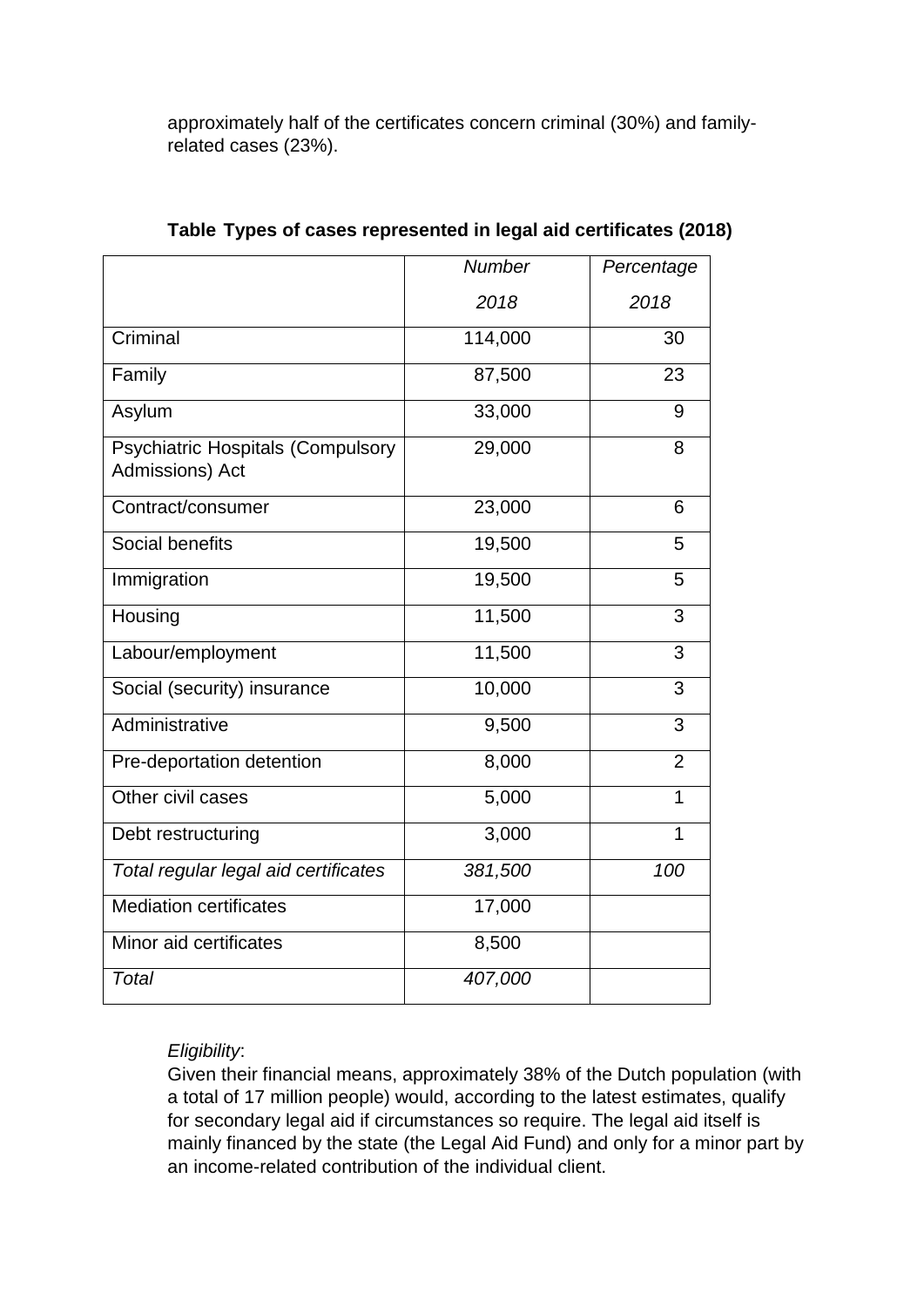Sometimes clients are exempted from individual contributions. This applies to all cases where people have been deprived of their freedom against their will. 'Have-nots' are also exempted from paying an individual contribution as well as victims of violent crime and sexual offenses.

In civil cases legal aided litigants who lose their case can be held responsible to pay the other side's legal expenses/ costs. In criminal cases convicts (when irrevocably convicted) are obliged to pay back the legal aid they received when they in hindsight appear not to be eligible for legal aid.

### *5.* Quality Assurance:

Legal aid in the Netherlands is usually provided by private lawyers/ law firms that provide legal advice and represent clients in cases that deal with the major fields of legal aid: criminal, family, labour/ employment, housing, social security, consumer, administrative, asylum and immigration. To be entitled to accept legal aid cases, private lawyers need to be registered by the LAB and to comply with a set of quality standards. These standards are set by the Bar. For some fields of law – criminal, mental health, asylum and immigration law, youth, family law, victims of crime – additional terms apply. The lawyer must both have adequate expertise and sufficient experience in that particular field. Also, a permanent education system exists, in which lawyers have to earn a certain amount of study/training-points every year in order to keep being trained constantly.

In the Netherlands, the role of the deans of the local bar associations is to cooperate with all institutions which helps to improve the communication in the whole system and to reveal problems in a cooperative and in an informal manner. The deans collect all complaints. Information about the possibility to complain is published on internet and is easily found with google, e.g.for Amsterdam [https://www.advocatenorde-amsterdam.nl/3225/complaints.html.](https://www.advocatenorde-amsterdam.nl/3225/complaints.html)

Lawyers conduct customer satisfaction surveys themselves. Also, the LAB conducts such surveys regularly. The most recent survey took place in 2017, it showed that clients are satisfied with their lawyer in general. To judge whether lawyers do a good job *legally*, the LAB has asked other legal professionals (judges, prosecutors) to judge the work of lawyers. This research shows that other legal professionals judge lawyers' work mostly positive, although it varies.

In the **Netherlands**, peer review is (only) established in the area of asylum law. In this field of law lawyers came to the agreement that clients are highly vulnerable and have little possibilities to complain if they were dissatisfied with the quality of the legal aid service by the lawyer as they are typically sent back to their home country after their application for asylum is refused. All lawyers decided on the implementation of the peer review system in a democratic vote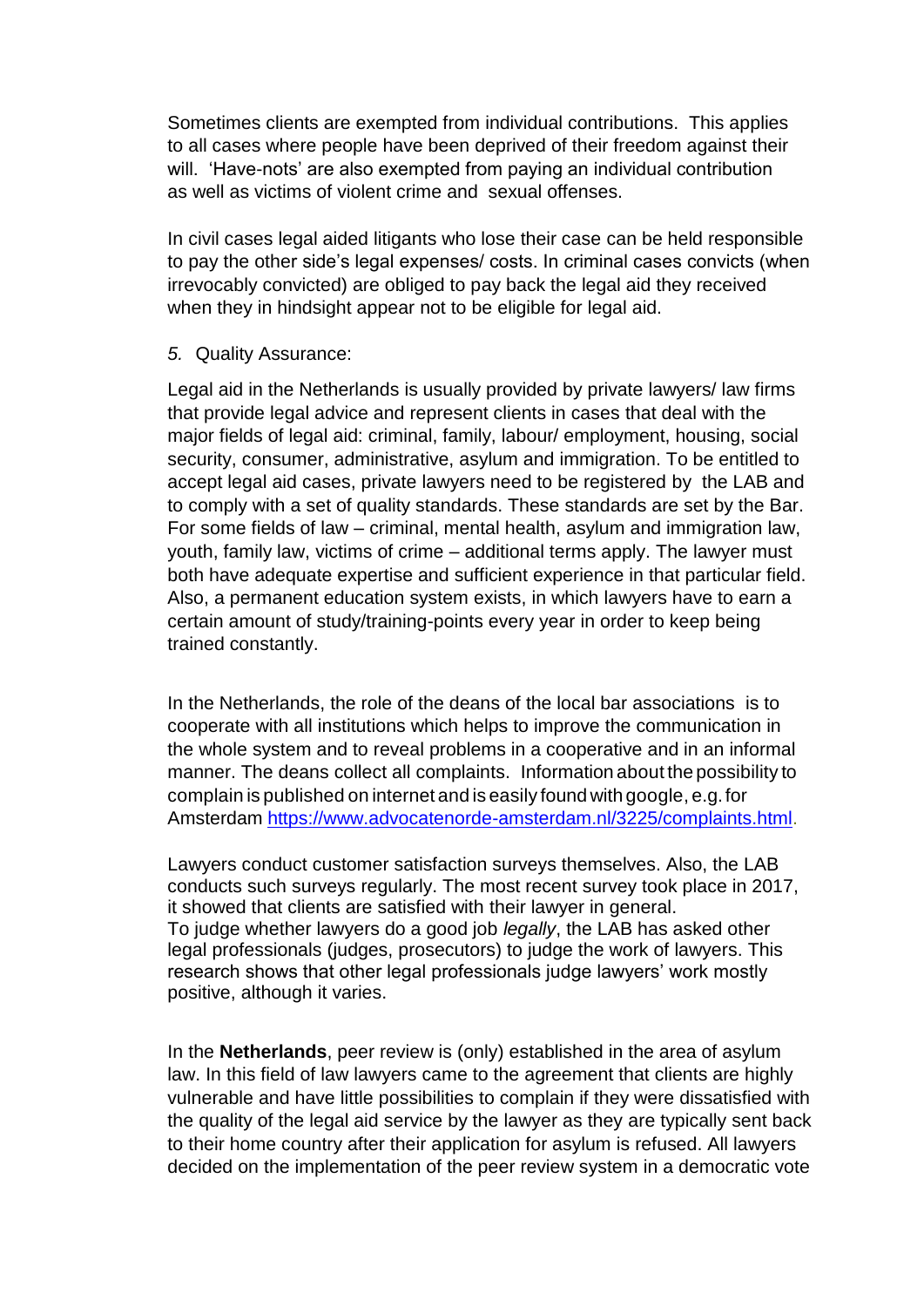and they also elect the peers who conduct the peer review; in order to do that the peers review the files of the lawyers regularly, attends court sessions and monitors new asylum lawyers.

### *6.* Public Legal Education:

The public awareness of the availability of legal aid seems to be good in the Netherlands. From surveys among the population we learn that only few people find it hard to find legal help (either primary or secondary help).

The organisation 'LSC' is made up of 30 offices around the country. These 30 offices share a website and a call centre. They have been evenly set up geographically, so that every Dutch citizen is within easy reach of a Legal Services Counter, at a maximum of approximately one hour journey by public transport. Also there is a dense network of more than 7000 lawyers, located throughout the whole country (notice that the Netherlands is quite a small country).

## Digitally, there are also possibilities:

Online self-help, information and support is offered on the *Rechtwijzer* website (Rechtwijzer translates into Roadmap to Justice; see www.rechtwijzer.nl). Rechtwijzer is a preliminary provision and offers interactive 'decision trees' helping people to assess their situation. In addition Rechtwijzer provides easy-to-understand information and guidance on possible solutions for the most common legal problems. Rechtwijzer combines publicly run guided pathways for common legal problems with online products and services from private service providers. The Legal Services Counters also have a website that can be seen as a preliminary provision.

*7.* Alternative Sources of legal services:

Outside the system of legal aid, there are also other possibilities to seek legal help. To some extent, trade unions and consumer organisations also provide legal aid. The number of legal aid insurance policies continued to rise for a long time and has stabilized around 42% of the Dutch households since 2010. Also people can seek help at social counselors (social raadslieden) and law clinics (rechts- and wetswinkels, usually linked to universities where law students help people with legal problems). Unfortunately there are no national figures available concerning the amount of clients they help annually. And finally, also some law firms have their own 'pro bono' activities.

*8.* Holistic legal services: